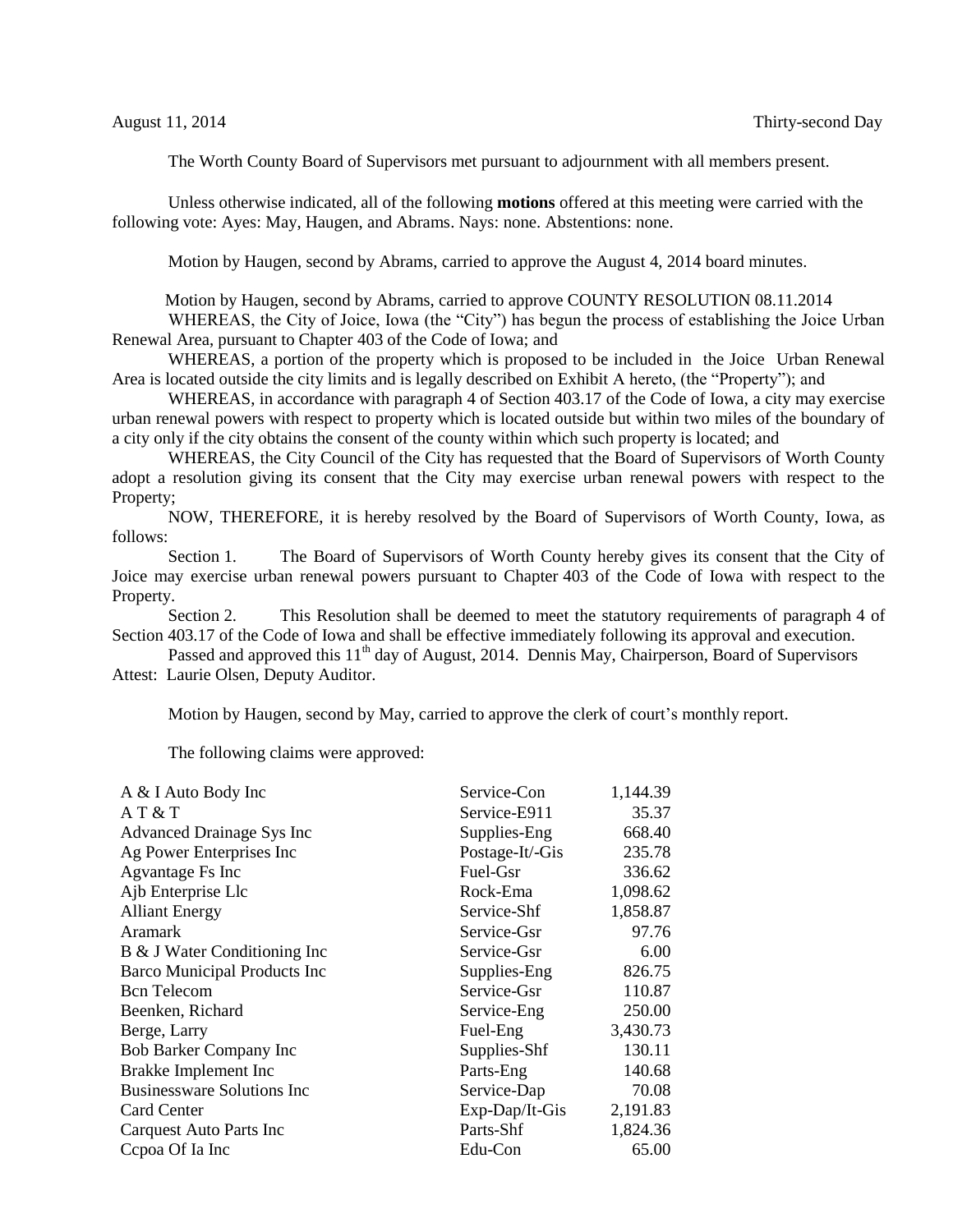| <b>Cdw Government Inc</b>             | Supplies-Ema | 8,385.42  |
|---------------------------------------|--------------|-----------|
| Cellebrite Usa Inc                    | Service-Dap  | 3,098.99  |
| Centurylink                           | Service-Eng  | 41.19     |
| <b>Certified Laboratories</b>         | Supplies-Eng | 280.00    |
| City Of Fertile                       | Rutf-Eng     | 1,342.51  |
| City Of Grafton                       | Rutf-Eng     | 771.73    |
| City Of Hanlontown                    | Rutf-Eng     | 313.73    |
| City Of Joice                         | Service-Eng  | 794.48    |
| City Of Kensett                       | Service-Eng  | 413.54    |
| City Of Manly                         | Service-Eng  | 39.38     |
| City Of Northwood                     | Service-Eng  | 327.12    |
| Dave Syverson Inc                     | Parts-Eng    | 110.51    |
| Dickinson County Sheriff              | Service-Juj  | 27.00     |
| <b>Falkstone Llc</b>                  | Rock-Con     | 30,749.64 |
| <b>Fallgatter's Market</b>            | Supplies-Con | 45.61     |
| <b>Fastenal Company</b>               | Parts-Eng    | 115.65    |
| <b>Five Star Cooperative</b>          | Parts-Eng    | 93.79     |
| Geneva Appliance Service Inc          | Service-Shf  | 165.00    |
| Goveonnection Inc                     | Equip-Dap    | 2,634.00  |
| Greve Law Office                      | Postage-Aty  | 123.49    |
| <b>Heartland Power Coop</b>           | Service-Wwt  | 2,635.70  |
| Huber Supply Co Inc                   | Service-Eng  | 105.00    |
| I35/105 Welcome Center Inc.           | H/M Tax-Org  | 5,308.06  |
| Ia Dept Of Public Safety              | Service-Shf  | 2,985.00  |
| Ia Secretary Of State                 | Notary-Aud   | 794.37    |
| Iaccb                                 | Dues-Con     | 1,500.00  |
| Imwca                                 | Wk Comp-Ins  | 8,931.00  |
| <b>Institute Of Ia Cert Assessors</b> | Edu-Asr      | 275.00    |
| <b>Interstate Motor Trucks Inc</b>    | Parts-Eng    | 4,438.31  |
| Ip Pathways                           | Service-Dap  | 2,520.00  |
| Joe's Collision & Performance         | Service-Shf  | 163.20    |
| Karl Chevrolet                        | Equip-Shf    | 28,084.00 |
| Knudtson, Kirby                       | Service-Shf  | 59.65     |
| L R Falk Const Co                     | Rock-Eng     | 8,367.64  |
| Lexisnexis                            | Service-Aty  | 134.00    |
| Marco Inc                             | Service-Asr  | 61.50     |
| Mark's Tractor Inc                    |              | 812.21    |
| Martin Bros Dist Co Inc               | Parts-Eng    | 406.18    |
| Martin Marietta Materials Inc         | Supplies-Gsr |           |
|                                       | Rock-Eng     | 529.32    |
| Mc Clure Engineering Co               | Project-Ndp  | 601.72    |
| Mediacom                              | Service-Vaf  | 1,560.02  |
| Medline Industries Inc.               | Supplies-Phd | 32.23     |
| Mike's C & O Tire                     | Tires-Shf    | 857.20    |
| Mills, Kurtis                         | Service-Ema  | 122.94    |
| Mitko                                 | Parts-Eng    | 309.86    |
| Msc Industrial Supply Co              | Supplies-Eng | 220.77    |
| Napa Auto Parts Div Of Mpec           | Parts-Eng    | 199.40    |
| Niacog                                | Service-Tra  | 79.62     |
| No Ia Juvenile Detention              | Service-Juj  | 750.00    |
| North Iowa Ready Mix Inc              | Service-Eng  | 2,764.50  |
| Northland Securities Inc              | Service-Ndp  | 875.00    |
| Northwood Lumber                      | Supplies-Ema | 292.29    |
| Northwood Sanitation Llc              | Service-Gsr  | 181.50    |